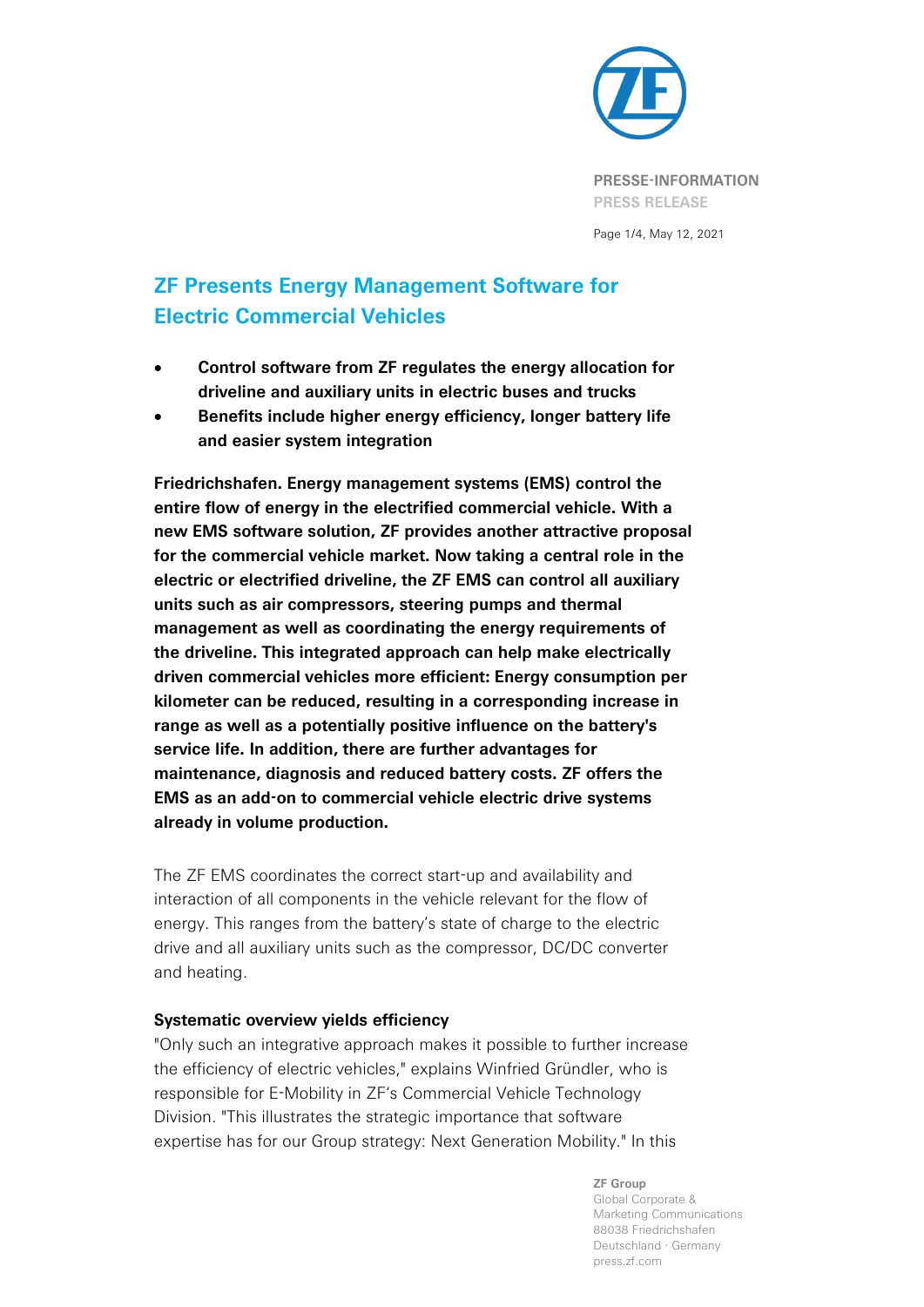

Page 2/4, May 12, 2021

context, by utilising other recognized ZF functions such as ePreVision, we can make the system even more powerful.

Thanks to the predictive ePreVision function, the software takes the topographical profile of the route into account to coordinate the energy requirements of the consumables. For example, during predictable, long downhill runs, the compressor can operate on recuperated electrical energy. The EMS can also take over charging management at the depot where there are also advantages to predictive functions: If a vehicle is routed via a long downhill run in the first trip after leaving the depot, the batteries are not fully charged - as this recuperation phase has been predicted and taken into consideration.

Should the charging state of the battery decrease during a long journey, the EMS can lower the energy requirement priority of the auxiliary units to extend the range. Since the EMS continuously checks the functional status of all consumables, it also simplifies diagnostics.

# **Overall responsibility for energy management**

"With our system, we are targeting bus and truck manufacturers unable to develop their own EMS or want to use them differently," says Gründler. "Fleet owners such as transport authorities also benefit when only one partner assumes overall responsibility for the energy management of a vehicle." Overall, ZF's EMS supports a faster launch to market of highly efficient all-electric commercial vehicles.

Manufacturers also benefit from reduced functional integration efforts. ZF's EMS uses the electric drive control unit - no additional control units are required - and ZF software controls the units via CAN bus interfaces. The interaction of the drive and energy management software is perfectly aligned.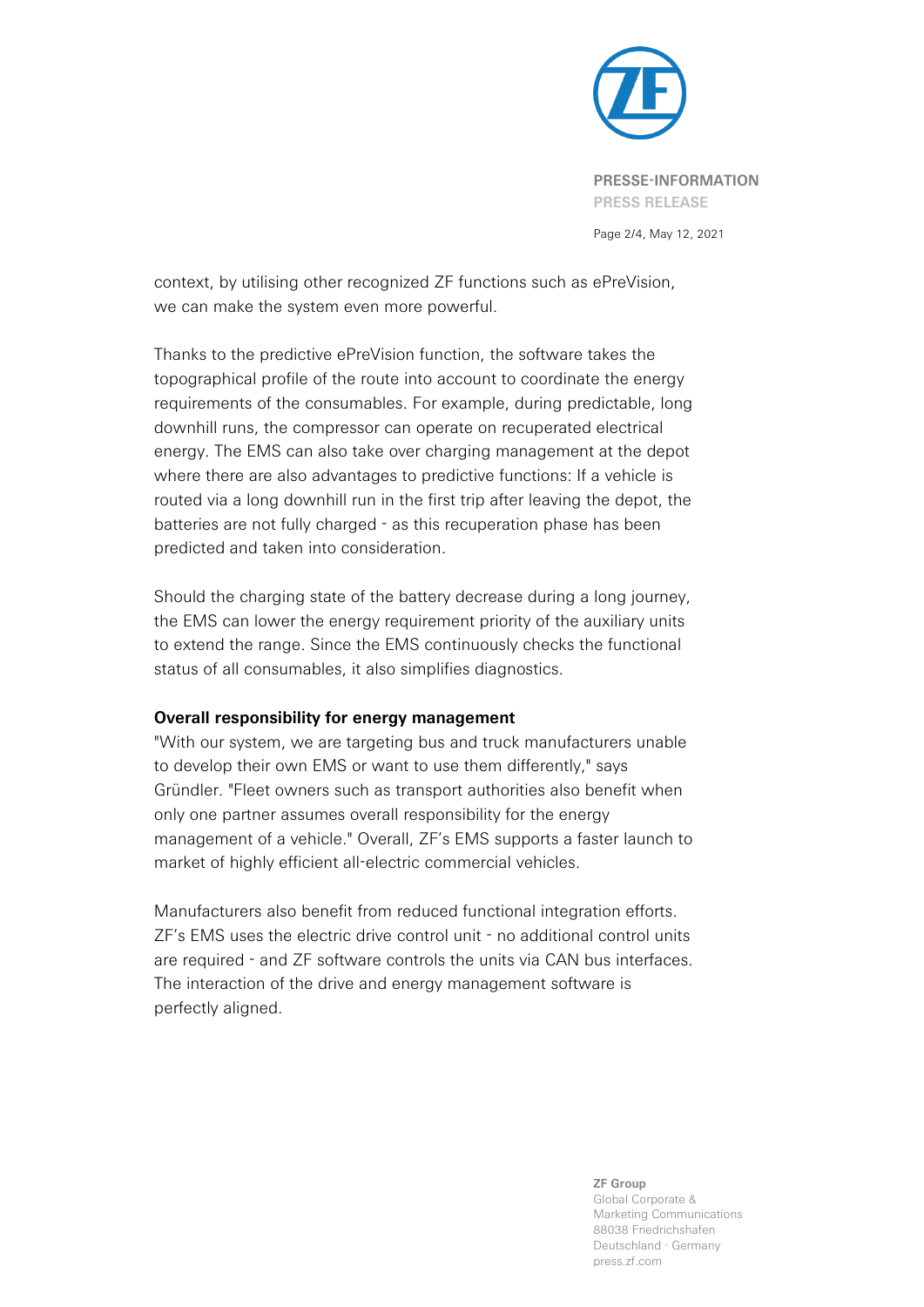

Page 3/4, May 12, 2021

## Captions:

- 1) The new energy management system from ZF controls the energy allocation for both the driveline and the auxiliary units. The advantages lie in increased efficiency and thus a longer range.
- 2) In the ZF test vehicle, ZF's new energy management system controls the flow of energy.
- 3) Overall responsibility for everything that needs energy in the vehicle: With the energy management system (EMS) for commercial vehicles, ZF uses its system and integration know-how. The software for the overall control does not require an additional control unit and is an attractive offer for independent commercial vehicle manufacturers.
- 4) Intelligence beats rigid rules: The interaction of ePreVision and recuperation is just one example of how ZF's EMS manages to save energy and conserve the battery. Overall, the Group's EMS reduces the energy consumption of commercial vehicles, making them more efficient.

### Press contact:

**Andreas Veil**, Head of External Communications, Phone: + 49 7541 77-7925, e-mail: [andreas.veil@zf.com](mailto:andreas.veil@zf.com)

**Frank Discher**, Commercial Vehicle Technology, Fleet Management Solutions and Electromobility, Phone: +49 7541 77-960770, e-mail: [frank.discher@zf.com](mailto:frank.discher@zf.com)